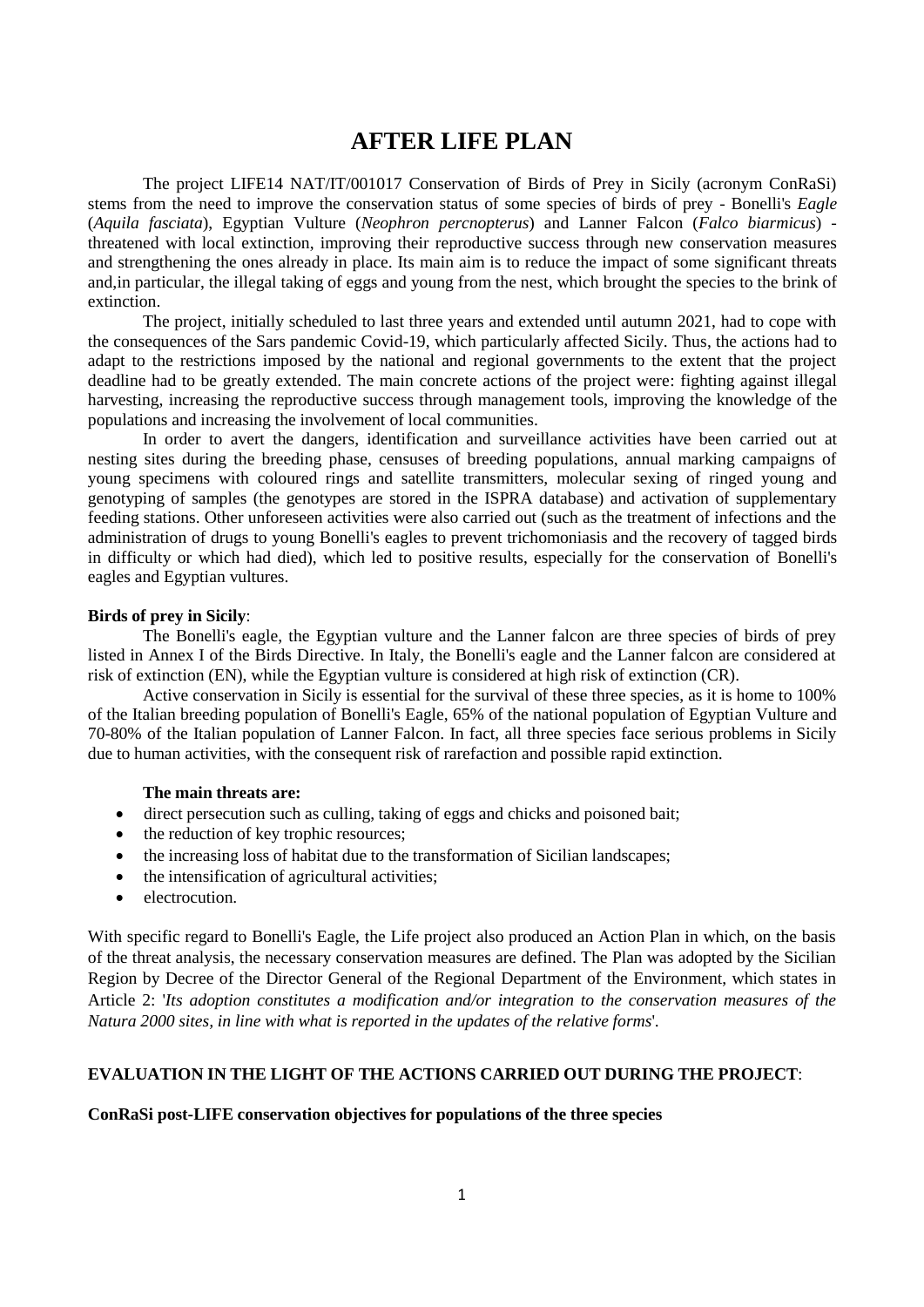The positive results obtained during the project, in order to be consolidated over time, require the maintenance and consolidation of some of the management activities already undertaken.

In this framework, there is a commitment to continue in the future, in the areas involved in the LIFE project, some of the basic activities to ensure the persistence of the results achieved and to continue the proper management of the habitats for the protection of these three species of birds of prey. As far as the time frame is concerned, the activities outlined below should be continued for the 5 years following the end of the project.

The measures to be implemented as identified in the After LIFE plan are the result of a prioritisation carried out bearing in mind the conservation needs of the species and the availability of resources that will become available each year.

Since the positive results achieved are also the consequence of a solid partnership, and in order to provide certainty of continuity, considering also the numerous and frequent changes in the organisational chart of some of the beneficiaries that occurred during the different phases of the project, a coordination committee will be set up, made up of representatives of the bodies involved, which will meet at least twice a year to coordinate and verify the state of implementation of the actions undertaken.

With respect to the actions of the LIFE ConRaSi project, 5 sectors have been identified for which it is considered necessary to carry out concrete actions also in the post-LIFE period, in order both not to compromise the results obtained and to contribute to the improvement of the conservation status of the target species, in particular

- **monitoring and estimation of the population size of the three target species;**
- **surveillance activities**
- **management of feeding stations and warrens**
- **updating of management plans, safeguard measures and standard forms**
- **dissemination and awareness-raising activities**
- **website management**

# **MONITORING AND CENSUS OF BONELLI'S EAGLE, LANNER FALCON AND VULTURE POPULATIONS**

The monitoring of the three target species of the project are strategic actions to be carried out in order to continue the management and conservation policies of the species. The monitoring of the conservation status is also considered indispensable to assess the achievement of the provisions of the Birds 2Directive, i.e. the attainment of an adequate level of conservation for all bird species.

The estimation of the population size and monitoring operations will be coordinated by WWF Italy and will be carried out using the same methodology already used during the project, with the possibility of using qualified external personnel in the field activities. The activity will be carried out with internal funds of the association or by raising funds from external financiers.

As far as GPS monitoring of eagles is concerned, the application of new transmitters is not considered necessary as the number of radio eagles being tracked is sufficient for the purposes of the project. Radiolocations will continue to be collected from those still radiolocated until the transmitters cease to function.

For the observation and monitoring of birds, the same instrumentation will be used as that acquired during the implementation of the project, maintaining the existing agreement with the Movebank platform for the reception of animal movements. Similarly, the instruments (spotting scopes and binoculars) for bird observation will be used in the monitoring operations carried out by the staff of the bodies involved or by volunteers, which will continue even after the end of the project.

| <b>Type of action</b> | partners | Actors<br><i>involved</i> | ∠ost |
|-----------------------|----------|---------------------------|------|
|-----------------------|----------|---------------------------|------|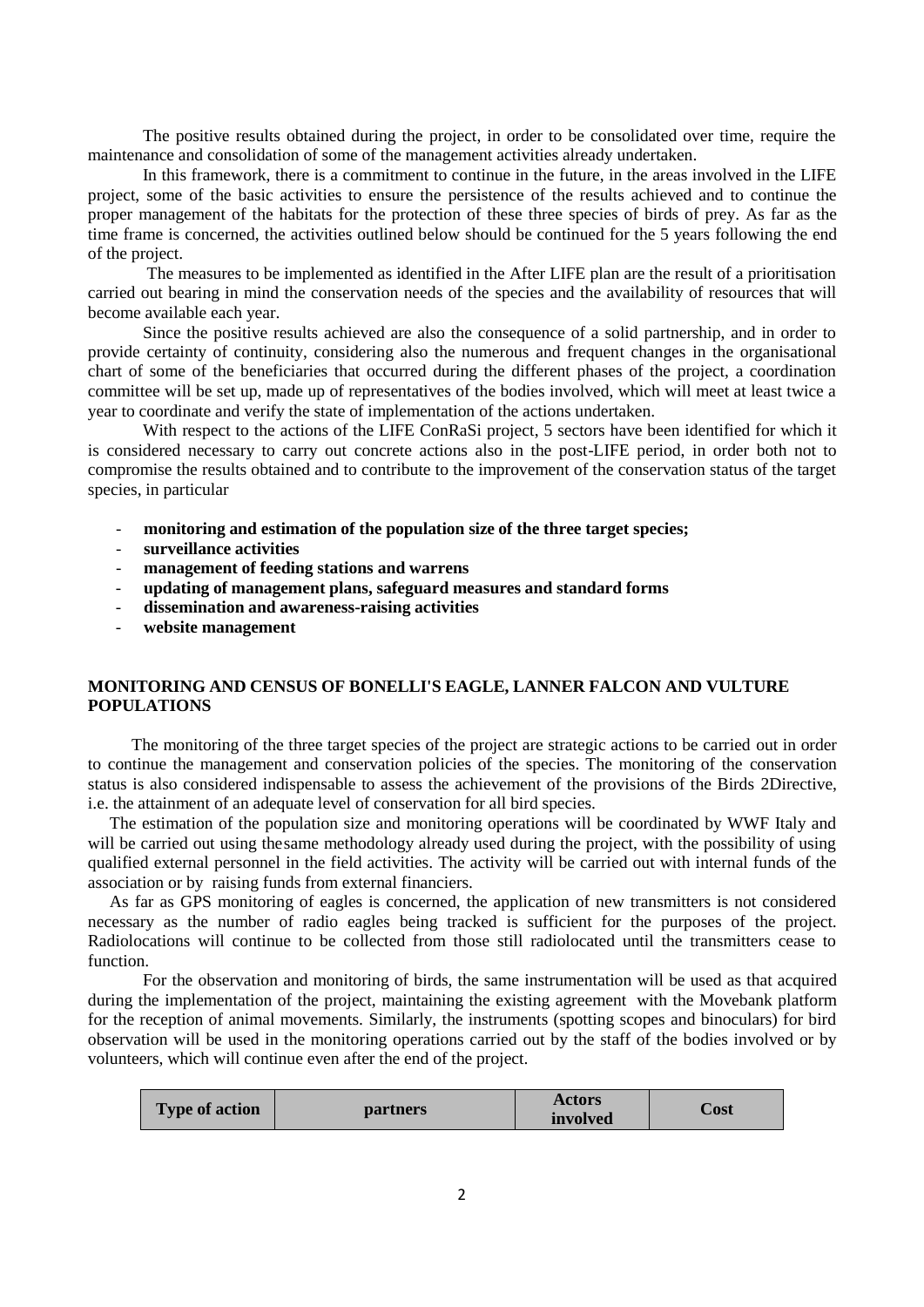| Monitoring<br>of target bird<br>population | WWF Italy | qualified<br>personnel<br>external | Euro 20,000 /<br>vear |
|--------------------------------------------|-----------|------------------------------------|-----------------------|
|--------------------------------------------|-----------|------------------------------------|-----------------------|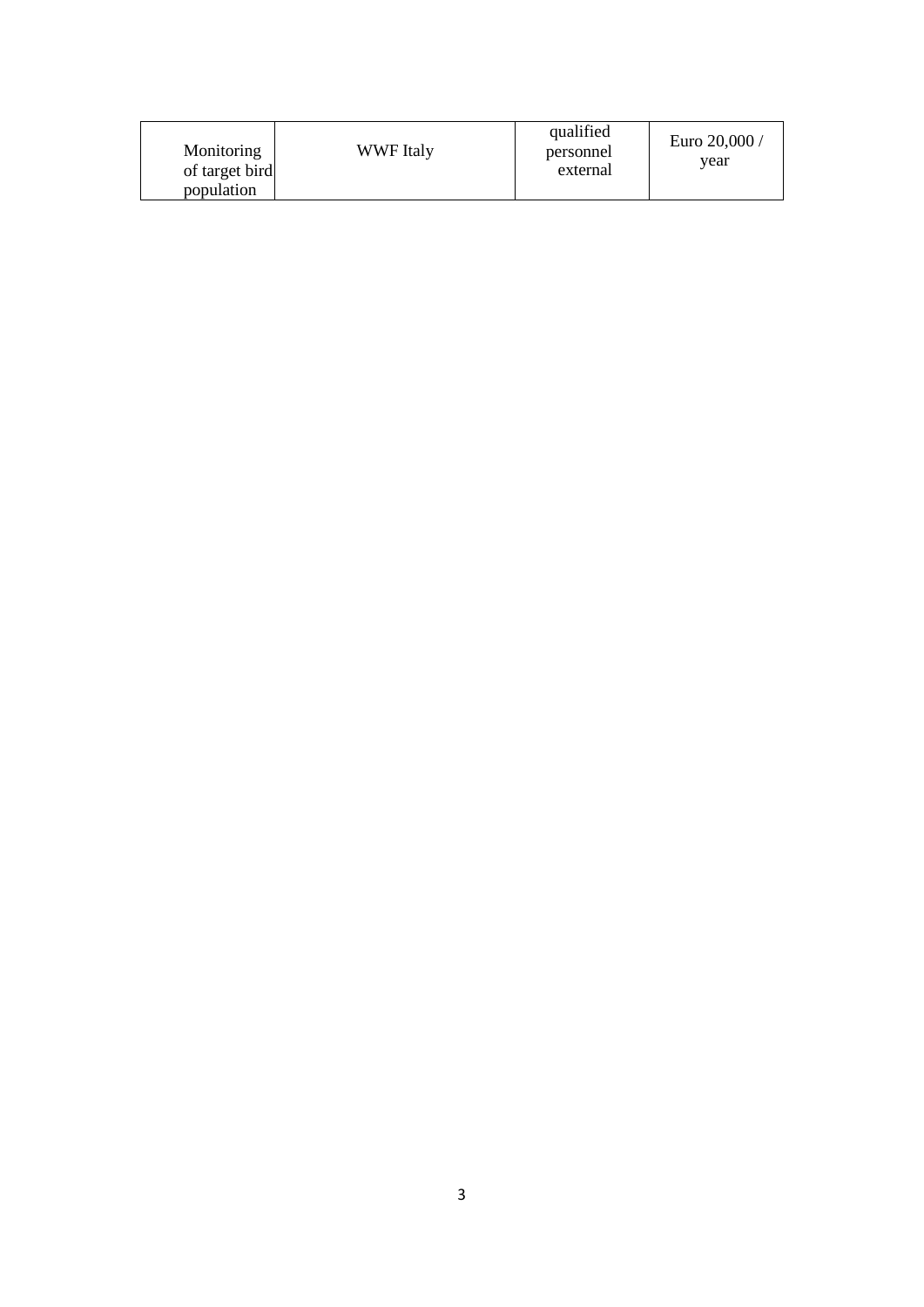### **SURVEILLANCE ACTIVITIES**

Another action that needs to be continued is undoubtedly surveillance, as the problem of illegal trade in birds of prey continues to be one of the greatest risks for the conservation of these species, as demonstrated by the ongoing CITES investigations and the seizure of dozens of birds.

As far as surveillance activities are concerned, these will continue through the consolidation of preexisting or developed video surveillance activities within the project and the dissemination and publicity capacity deriving from the actions of the project itself and from private foundations (FIR, EBN) that have already supported activities related to the fight against the illegal trade of birds of prey in Sicily. The possibility of organising volunteer camps will be evaluated from year to year in collaboration with the actors already involved in the field and belonging to the Gruppo Tutela Rapaci Sicilia.

The equipment acquired by the project will be used by the partners in the continuation of the actions also after the end of the project. This applies in particular to all surveillance equipment (phototraps and webcams), which will remain in the hands of those involved in surveillance activities.

| <b>Type of action</b> | <b>partners</b>                                                  | <b>Actors</b><br>involved          | Cost                  |
|-----------------------|------------------------------------------------------------------|------------------------------------|-----------------------|
| Surveillance          | WWF Italy in coordination<br>with Gruppo Tutela Rapaci<br>Sicily | qualified<br>personnel<br>external | Euro 10,000 /<br>vear |

# **MANAGEMENT OF MEAT AND RABBIT HUTCHES**

#### *Warrens*

The construction and management of rabbit warrens was one of the main aims of Action C.2 aimed at increasing food availability for Bonelli's Eagle. The main objective was the creation of nuclei of wild rabbits (*Oryctolagus cuniculus*), in order to support Bonelli's eagles and create new populations (through possible local reintroductions) and/or the strengthening of existing ones, in a stable way over the long term, thus increasing the availability of prey for Bonelli's eagles in the hunting areas throughout the year, but mainly during the breeding season, thus avoiding, as far as possible, a decrease in the productivity of the pairs present.

It will therefore be necessary in the coming years to check the condition of the enclosures for possible maintenance. Staff will ensure the supply of water and, if necessary, food. The presence and health of the rabbits in the hutches will also be monitored, and new rabbits will be added if their numbers are too low, or some rabbits will be released in the immediate vicinity of the hutches if high densities are reached in the hutches.

The action remains with DRSRT, the partner that built the facilities during the LIFE ConRaSi project. The DRSRT will use its own internal resources to carry out the action.

| <b>Type of action</b>    | <b>partners</b> | <b>Actors</b><br>involved          | Cost                                                                                                                                               |
|--------------------------|-----------------|------------------------------------|----------------------------------------------------------------------------------------------------------------------------------------------------|
| Rabbit<br>managem<br>ent | <b>DRSRT</b>    | internal staff/<br>rabbit supplier | The activities<br>will be carried<br>out with the<br>resources<br>annually<br>available for<br>the institutional<br>activity of the<br>Department. |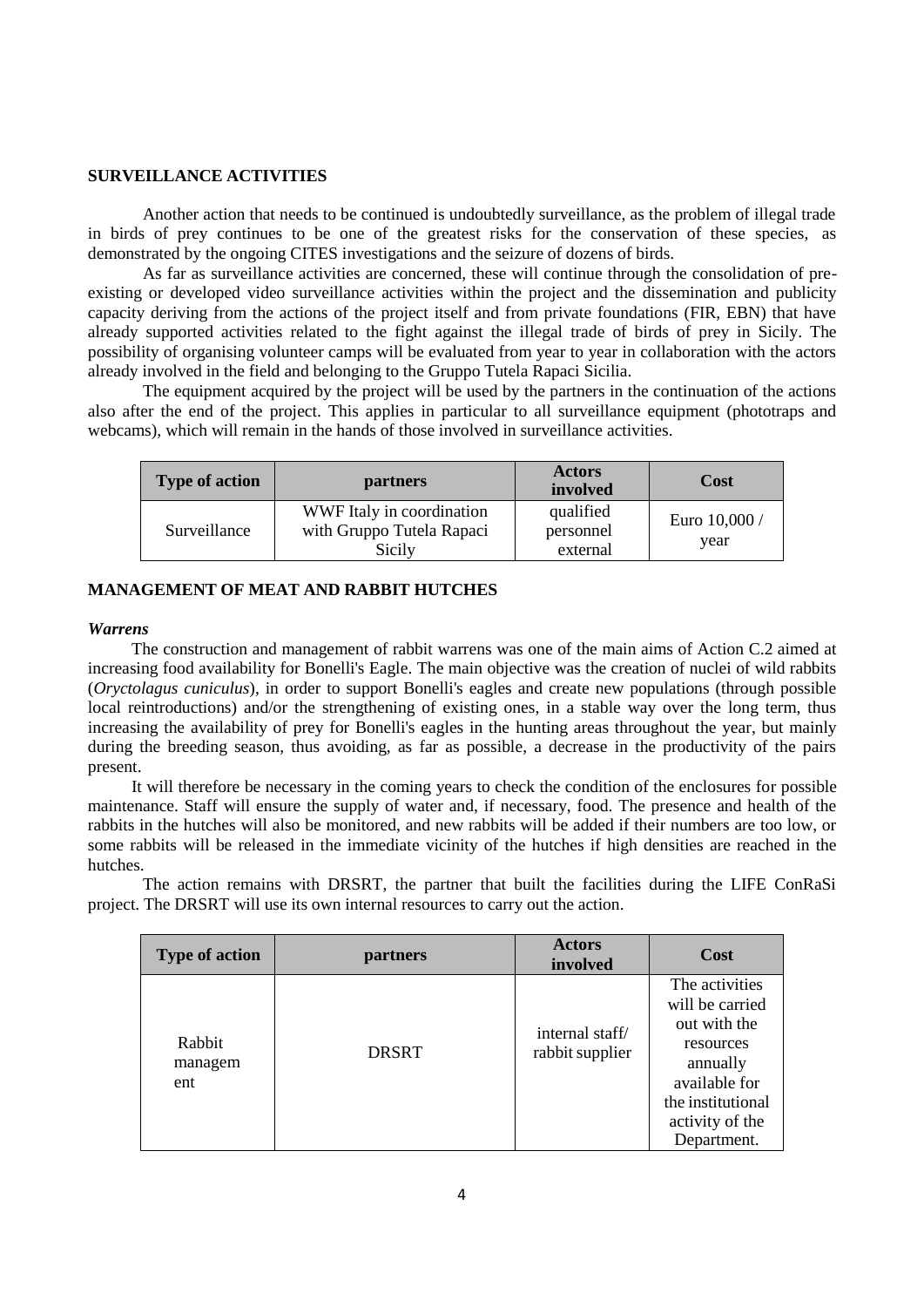#### *Feeding stations*

The construction and management of the feeding stations, also a major aim of Action C.2, was instead to increase the food supply for the Egyptian Vulture.

It will therefore be necessary in the coming years to continue checking the conditions of the fences for possible maintenance and to guarantee their supply in relation to the phenology of the species in the different sites. In addition, it appears necessary to proceed with the authorisation of all feeding stations for category SOA 1. In fact, in Sicily control plans for the containment of ungulate populations (wild boar and fallow deer) within the protected areas began a few years ago. Periodic culling is carried out by authorised personnel (Regional Forestry Corps agents) using non-toxic ammunition. Some of the culled animals have been and are currently transferred to the feeding stations, where the carcasses are opened and dissected in order tomake them available and suitable for the Egyptian Vulture.

Therefore, it is planned to continue to supply the kennels with carcasses from the control of problematic fauna. The possibility of using carcasses from the CRAS and/or from neighbouring farms will also be verified. The action remains in the hands of the DRSRT, the partner that built and managed the facilities during the LIFE ConRaSi project. The DRSRT will use its internal resources to carry out the action.

| <b>Type of action</b>            | <b>partners</b> | <b>Actors</b><br>involved | Cost                                                                                                                                               |
|----------------------------------|-----------------|---------------------------|----------------------------------------------------------------------------------------------------------------------------------------------------|
| Feeding<br>station<br>management | <b>DRSRT</b>    | internal<br>staff         | The activities<br>will be carried<br>out with the<br>resources<br>annually<br>available for<br>the institutional<br>activity of the<br>Department. |

# **ADAPTATION OF MANAGEMENT PLANS AND STANDARD FORMS**

The Sicilian Region will update the so-called Safeguard Regulations of the CSF and SPAs. The Sicilian Region will update the so-called Safeguard Regulations of the CSZs and SPAs, which will be adapted to the results of the LIFE ConRaSi project, making the conservation measures already outlined binding. As regards the updating of the standard forms, this will be done by 2022 and later in the case of new data provided by the monitoring activities.

These activities will be carried out by the DRA with its own staff.

| <b>Type of action</b>                                                     | <i>partners</i> | <b>Actors</b><br>involved |                                                                                                                            |
|---------------------------------------------------------------------------|-----------------|---------------------------|----------------------------------------------------------------------------------------------------------------------------|
| Updating<br>Natura 2000 site<br>management<br>plans and<br>standard forms | DRA             | internal<br>staff         | The activities<br>will be carried<br>out with the<br>resources<br>annually<br>available for<br>the activity<br>Department. |

# **DISSEMINATION AND AWARENESS-RAISING ACTIVITIES**

The dissemination and awareness-raising action has been very important in raising awareness of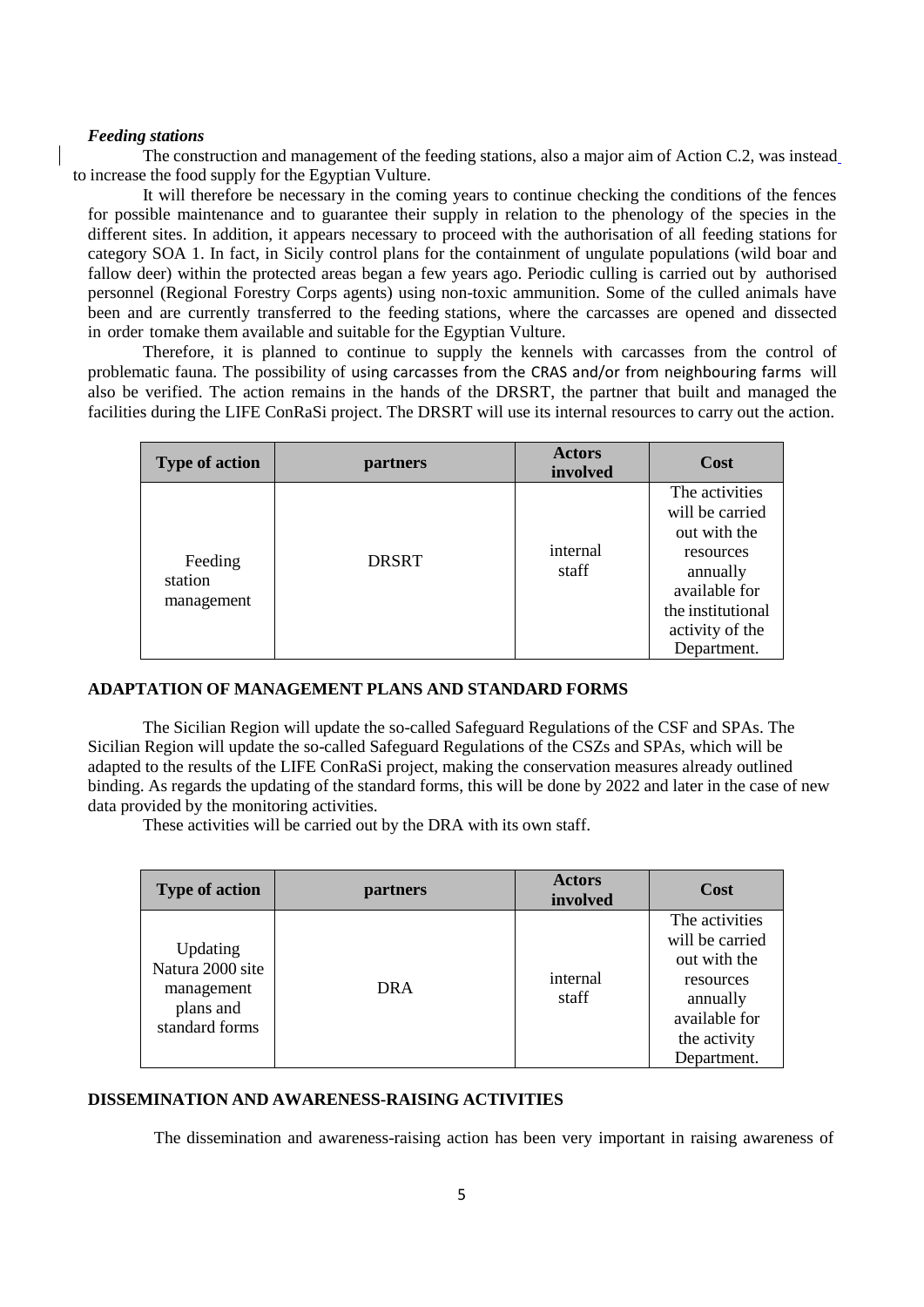both the species and the threats affecting Sicilian populations of these three species of birds of prey, and in raising awareness of nature conservation among local populations. It is planned to continue the activity